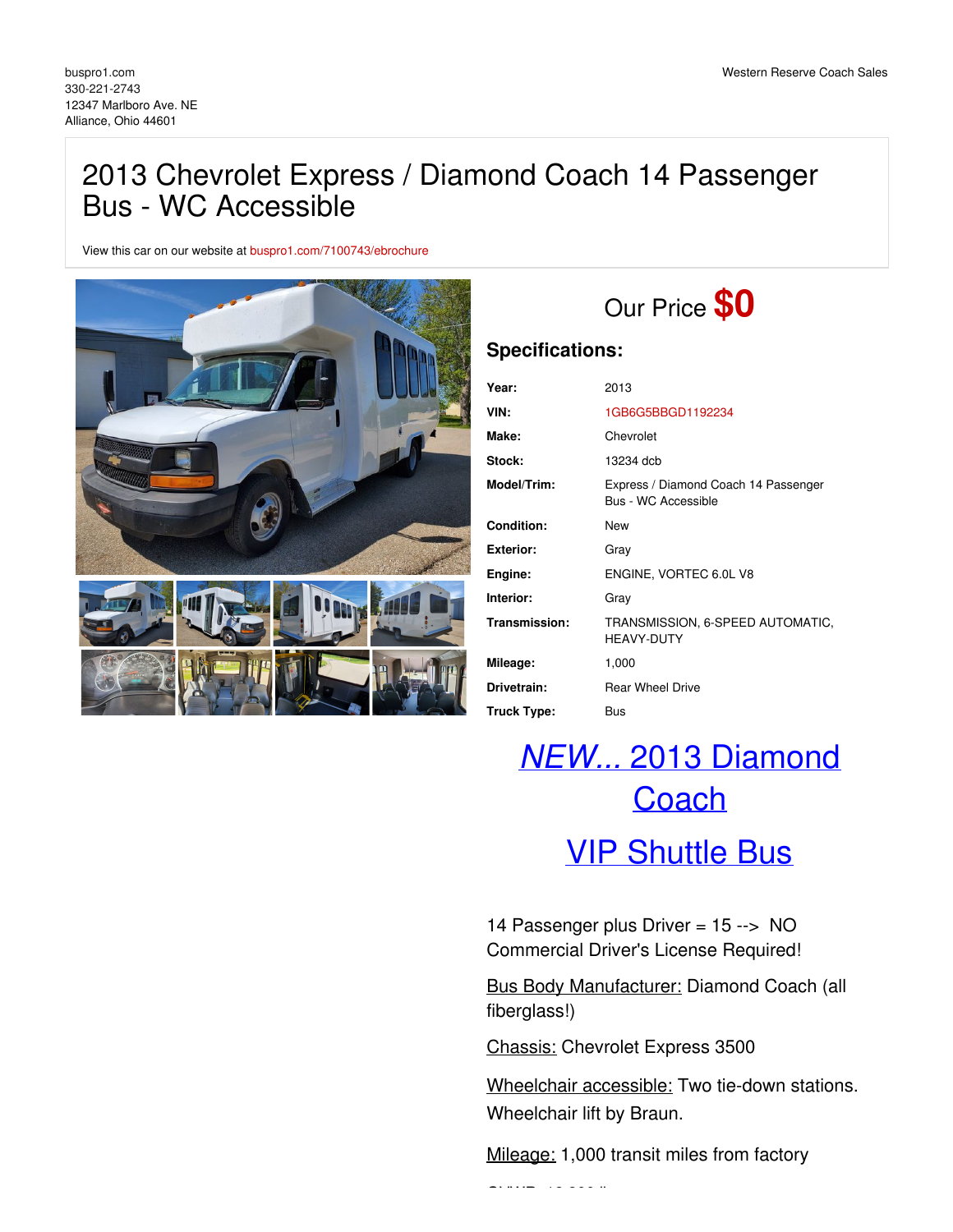GVWR: 12,300 lbs.

ENGINE: 6.0 Liter V-8, gasoline engine

Transmission: Automatic transmission

Brakes: Hydraulic Brakes

Electrical: High output amp alternator. High-idle system. Dual batteries.

Air Conditioning: Single compressor system for front and rear!

Heat: Rear heater positioned mounted at rear wall

Overall Body and Chassis Dimensions: OAL- 22.5'; Height - under 10'; Width - 96" - at dual wheels

Seats: Mid-high back seats in Level 1 upholstery gray vinyl.

Warranty Info: Bus BODY will be sold 'AS NEW'; full factory warranty. Chassis does NOT have any warranty in place.

DEALER INFO: Bus offered for sale by WESTERN RESERVE COACH SALES and BUSPRO1.COM of Alliance, Ohio. Western Reserve is a dealer of New and Used Buses, Commercial Vans, and Wheelchair Accessible Vehicles.

For any more information on this vehicle, please contact Mark @ 330-221-2743 or via email at mrya[n@buspro1.com](mailto:mryan@buspro1.com)

Additional information about BusPro1.com and Western Reserve Coach Sales: We offer many NEW and USED buses. If you're looking for a USED bus, you have found the best source for used buses. Certified buses in our inventory are inspected before delivery so that they will pass most state bus inspections. If you are looking for a CHURCH BUS, NURSING HOME BUS, BUS for a MUSIC BAND, WHEELCHAIR BUS, AMBULETTE VAN, an ADULT DAY CARE CENTER BUS, CHILD CARE CENTER BUS, TOUR BUS, CHARTER BUS, LIMOUSINE BUS, COLLEGE BUS, FAMILY BUS - you name it, we have it or we can get it for you! Many of our customers have us find the bus they need, we bring it in, inspect it, make repairs, and delivery it to them. We can do the same for you. Buy your next bus from Western Reserve Coach Sales and BusPro1.com and you will not be disappointed! Other buses we have furnished: showroom buses, tour buses, charter buses, team buses, university and college buses, ambulette buses, medical transport buses, emergency personnel buses, child care buses, family buses, and more. You name it, we probably have done it!

Areas served: BusPro1.com and Western Reserve Coach Sales are located in Alliance , Ohio - 60 miles southeast of Cleveland , Ohio ; 25 miles east of Akron , Ohio ; 20 miles east of Canton, Ohio; and 30 miles east of Youngstown, Ohio. We are also conveniently located within a comfortable driving distance to Pittsburgh , Pennsylvania - 100 miles; Columbus , Ohio - 150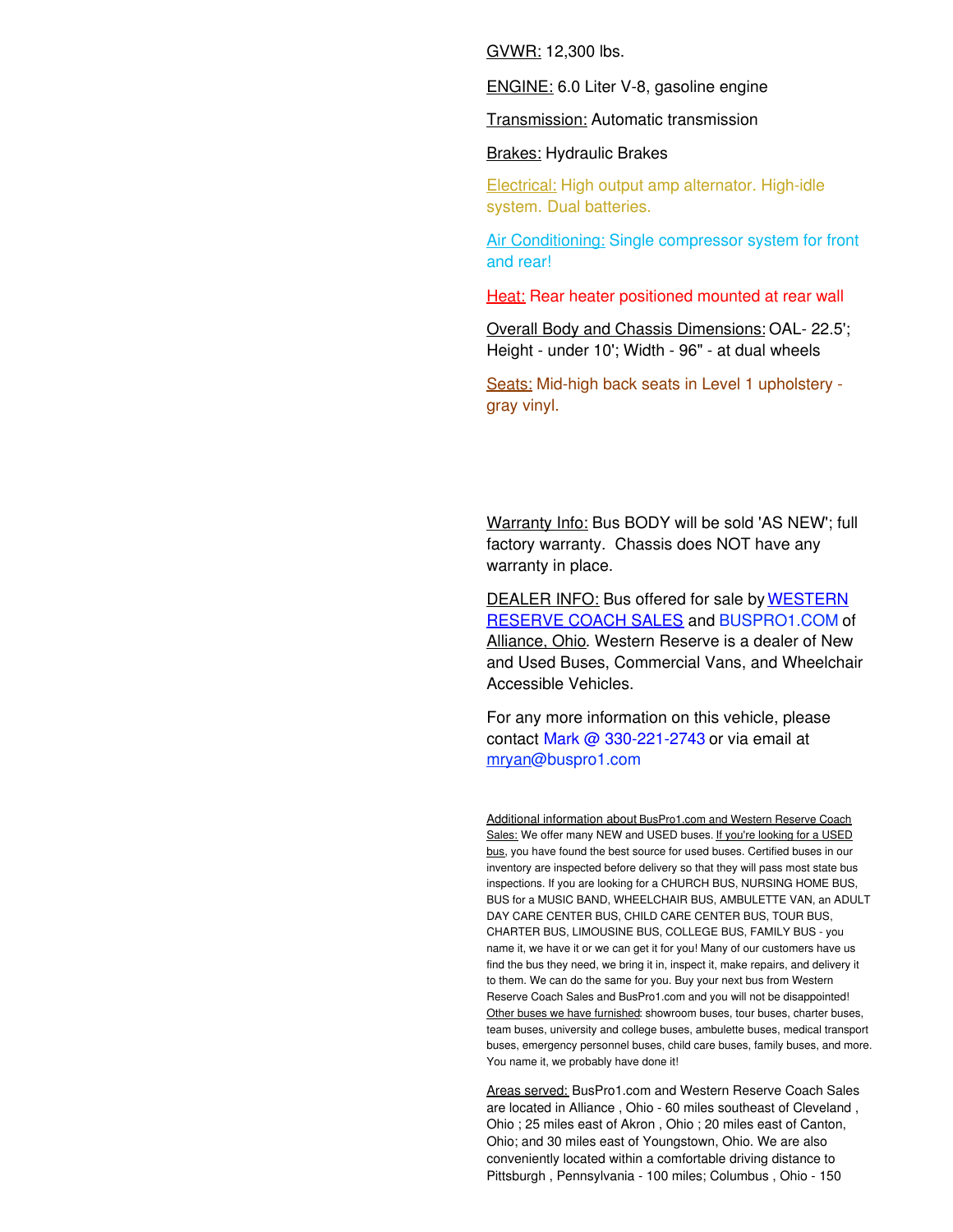miles; Toledo , Ohio - 120 miles; Cincinnati , Ohio - 250 miles; and Detroit , Michigan - 200 miles. We have customers from all over the country including California , New York , West Virginia , Kentucky , New Jersey , Virgina , Utah , North Carolina , South Carolina , Florida , Georgia , Tennessee , Iowa , Illinois , Indiana , Alabama , New Mexico , Missouri , New Hampshire , Vermont , Rhode Island , Massachusetts , Connecticut , Delaware , Maryland , Wisconsin , and Minnesota . We have also sold buses to customers in Canada - Ontario , Nova Scotia , New Brunswick , Saskatchewan , British Columbia , and Quebec . Some of our buses have made it to Mexico and Central America , as well as Europe and the Middle East .

### THANK YOU!

2013 Chevrolet Express / Diamond Coach 14 Passenger Bus - WC Accessible Western Reserve Coach Sales - 330-221-2743 - View this car on our website a[tbuspro1.com/7100743/ebrochure](https://buspro1.com/vehicle/7100743/2013-chevrolet-express-diamond-coach-14-passenger-bus-wc-accessible-alliance-ohio-44601/7100743/ebrochure)



2013 Chevrolet Express / Diamond Coach 14 Passenger Bus - WC Accessible Western Reserve Coach Sales - 330-221-2743 - View this car on our website a[tbuspro1.com/7100743/ebrochure](https://buspro1.com/vehicle/7100743/2013-chevrolet-express-diamond-coach-14-passenger-bus-wc-accessible-alliance-ohio-44601/7100743/ebrochure)

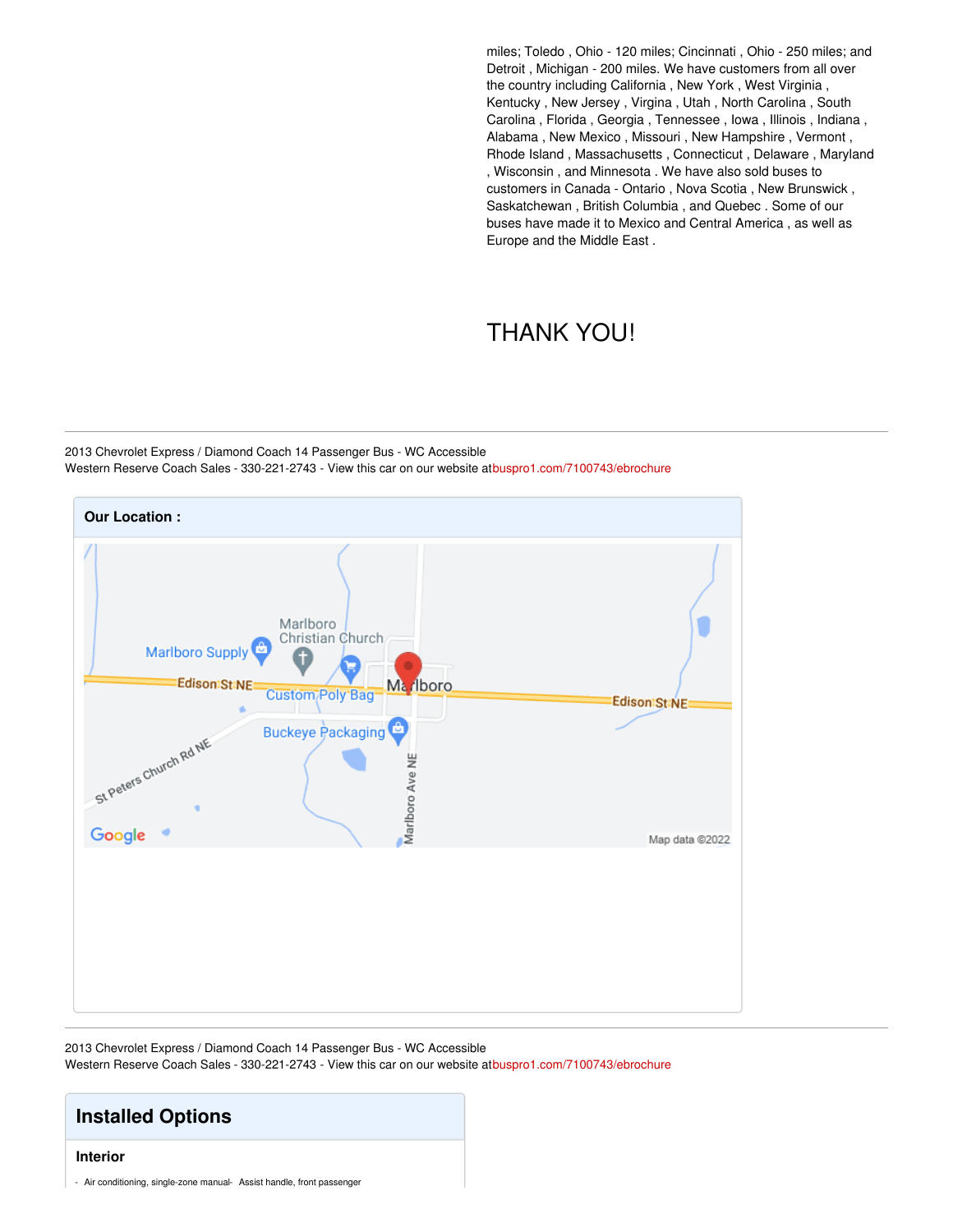- Air conditioning, single-zone manual- Assist handle, front passenger - Cup holders, 3 on the engine console cover - Defogger, side windows
- Driver Information Center includes fuel range, average speed, oil life, fuel used, ice warning, engine hours, average fuel economy, tachometer and maintenance reminders. (When (KO7) Dedicated Liquefied Petroleum Gas (LPG) system is ordered, includes average speed, oil life, tire pressure monitoring, ice warning, engine hours, tachometer and maintenance reminders.)
- Floor covering, Black rubberized-vinyl front- Headliner, cloth, over driver and passenger
- Heater and defogger with front and side window defoggers
- Instrumentation, analog with speedometer, odometer with trip odometer, fuel level, voltmeter, engine temperature and oil pressure
- Lighting, interior with dome light and door handle-activated switches Oil life monitor
- Power outlets 2 auxiliary on engine console cover with covers, 12-volt
- Seating arrangement, driver and front passenger highback bucket includes head restraints and vinyl or cloth trim
- Seats, front bucket with vinyl trim and outboard head restraints includes inboard armrests (Requires (\*\*W) trim. Not available with SEO (ZP0) delete driver and passenger seats.)
- Theft-deterrent system, vehicle, PASS-Key III
- Visors, driver and front passenger, cloth, padded
- Warning tones, headlamp on and key-in-ignition

#### **Exterior**

- Bumper, front painted Black with step-pad (Deleted when (ZR7) Appearance Package or (YF1) RV Package is ordered.)
- Flasher, heavy duty light emitting diode (LED), formerly known as SEO (8H9)
- Grille, Black composite with single rectangular halogen headlamps (Not available with (ZR7) Chrome Appearance Package.)
- License plate kit, front
- Mirrors, outside delete (Not available with (5Q7) Upfitter option Blank Sail Panel Delete when ordered with (YF2) Ambulance Package.)
- Tires, front LT225/75R16E all-season, blackwall (Requires (R05) dual rear wheel configuration.) Jack and spare tire equipment bracket are not included.
- Tires, rear LT225/75R16E all-season, blackwall (Requires (R05) dual rear wheel configuration. Jack and spare tire equipment bracket are not included.)
- Wheel configuration, rear, dual
- Wheels, 6 16" x 6.5" (40.6 cm x 16.5 cm) 8-lug painted steel, heavy duty (Only available with (R05) dual rear wheel configuration)
- Wipers, front intermittent wet-arm with pulse washers

#### **Safety**

- Air conditioning, single-zone manual- Assist handle, front passenger
- Cup holders, 3 on the engine console cover Defogger, side windows
- Driver Information Center includes fuel range, average speed, oil life, fuel used, ice warning, engine hours, average fuel economy, tachometer and maintenance reminders. (When (KO7) Dedicated Liquefied Petroleum Gas (LPG) system is ordered, includes average speed, oil life, tire pressure monitoring, ice warning, engine hours, tachometer and maintenance reminders.)
- Floor covering, Black rubberized-vinyl front- Headliner, cloth, over driver and passenger
- Heater and defogger with front and side window defoggers - Instrumentation, analog with speedometer, odometer with trip odometer, fuel level,
- voltmeter, engine temperature and oil pressure
- Lighting, interior with dome light and door handle-activated switches Oil life monitor
- Power outlets 2 auxiliary on engine console cover with covers, 12-volt
- Seating arrangement, driver and front passenger highback bucket includes head restraints and vinyl or cloth trim
- Seats, front bucket with vinyl trim and outboard head restraints includes inboard armrests (Requires (\*\*W) trim. Not available with SEO (ZP0) delete driver and passenger seats.)
- Theft-deterrent system, vehicle, PASS-Key III
- Visors, driver and front passenger, cloth, padded
- Warning tones, headlamp on and key-in-ignition

#### **Mechanical**

- Alternator, 145 amps
- Battery, 600 cold-cranking amps maintenance-free with rundown protection and retained accessory power
- Body, standard- Brakes, 4-wheel antilock, 4-wheel disc
- Engine, Vortec 6.0L V8 (324 hp [241.6 kW] @ 4700 rpm, 373 lb-ft of torque [503.6 N-m] @ 4400 rpm) (Standard on the CG33803 and CG33903 models. Includes external oil cooler. Reference the Engine/Axle page for availability.)
- Exhaust, aluminized stainless-steel muffler and tailpipe- Frame, ladder-type
- Fuel tank capacity, mid-frame and approximately 33 gallons (124.9L)
- GVWR 14,200 lbs. (6441 kg) (Requires CG33803 or CG33903 models, (L96) Vortec 6.0L V8 SFI engine, (GT5) 4.10 rear axle ratio, (XHF) front LT225/75R16E all-season blackwall tires and (YHF) rear LT225/75R16E all-season blackwall tires. Available with (KO7) Dedicated Liquefied Petroleum Gas (LPG) system on CG33803 model.)
- Incomplete vehicle certification- Rear Axle, 4.10 Ratio- Rear wheel drive - Steering, power- Suspension, front independent with coil springs and stabilizer bar